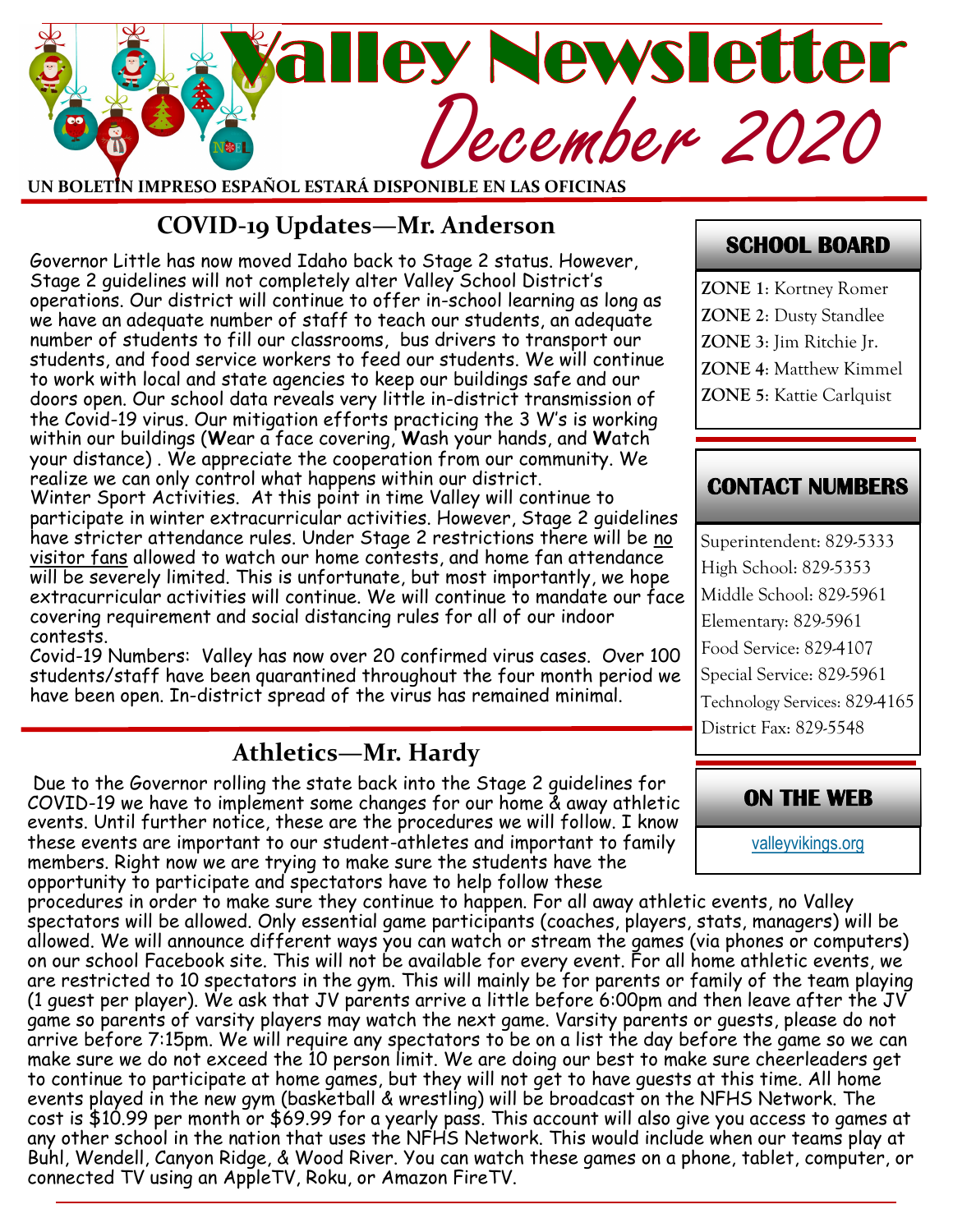## **Change War and the Giving Tree— Mrs. Elorrieta**

A huge, HUGE thank you to our Valley students, their families, and community members for the Change War donations. We collected \$3,486.15 in the competition. In the K-5 category, 5th grade won with a collection of \$341.33. The seniors won the 6-12 competition with a collection of \$782.34. All donations will be used exclusively for buying gifts for children in the Eden-Hazelton community. The Change War was the first step in the annual Giving Tree toy drive that runs until December 11, 2020. If you would like to make a toy donation, please bring **new unwrapped toys** to the school. You don't need a tag from the Giving Tree to participate. Mrs. Elorrieta will match donated toys to children and use the Change War donations to also buy gifts. Our biggest need is generally in the 13-18 category (boys and girls) and toys for 8-10 year old boys. *If your family needs a little extra help this year, please pick up an application at Valley Elementary or from Lakeview Apartments. Applications are due December 4, 2020.* If you have questions, please contact Diane Hohnhorst (208) 539-6967, Carolyn Lee (208) 562-7550, Lana Black (208) 420-5390, or Toni Elorrieta (208) 731-6570 [elorrieta@valley262.org](mailto:elorrieta@valley262.org)

#### **College and Career—Mrs. Elorrieta**

The next College and Career meeting will be on Monday, December 14 at 6:00 p.m. in Room #126. Please use the entrance by the Greenhouse and wear a face covering. The discussion will center on scholarships -finding scholarships, how to apply, and tips for a successful scholarship essay. Parents of current seniors are encouraged to attend. The content and discussion will also be helpful to all students in grades 8-12 and their parent(s). Senior parents - will you please check with your student to see which colleges they have applied to and if they have received a welcome letter via email from the college? Please let me know if you have questions. I am available for individual meetings to help with financial aid, applications, or searching for employment. A new opportunity has opened through Job Corps and the College of Southern Idaho. I am very impressed with what is being offered in the program. Please contact me if you know someone, age 16-24, that has been considering college as an option, but does not have the financial resources to attend. Job Corps might be an option to assist you through the process.

#### **Food Service News—Mrs. Kelso**

If you have not filled out a free and reduced form yet this school year now is the time. Even though all students are receiving free meals for this school year, some programs rely on our percentage of free and reduced students in order to receive funding through the year. Students doing home schooling are encouraged to fill out a form. As long as you are doing IDLA, it is important for these students to be counted also. You also will want to be free or reduced when we start back next August. It is very important to get these forms filled and returned to the lunch room. PLEASE get those forms in. IT'S NOT TOO LATE!

Si aún no ha llenado un formulario gratuito y reducido este año escolar, este es el momento. A pesar de que todos los estudiantes están recibiendo comidas reembolsables para este año escolar, algunos programas dependen de nuestro porcentaje de estudiantes gratuitos o reducidos para recibir fondos durante el año. Se anima a los estudiantes que realizan educación en el hogar a que llenen un formulario. Mientras esté haciendo IDLA, es importante que estos estudiantes también sean contados. También querrá ser gratis o con descuento cuando

Valley Newsletter